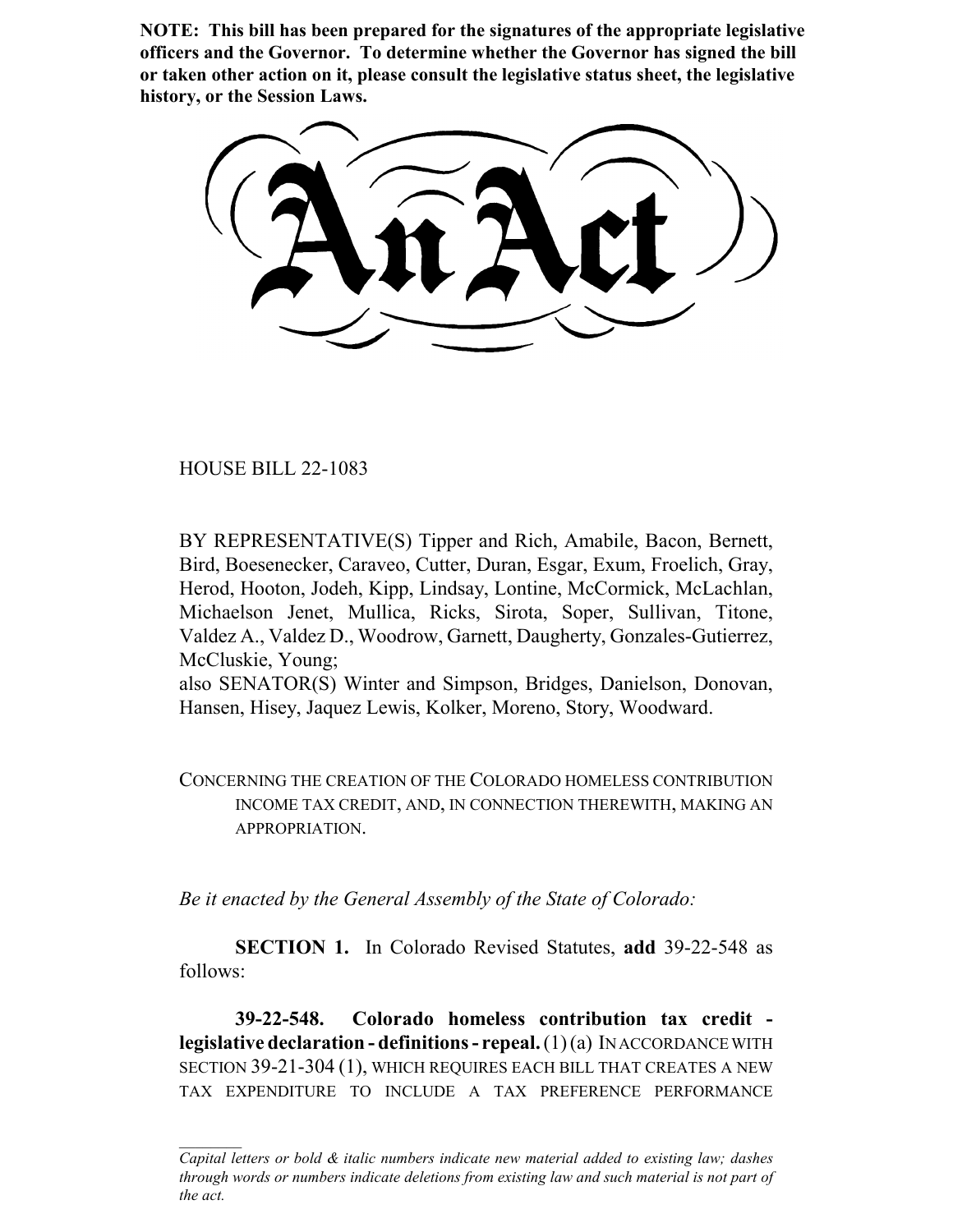STATEMENT AS PART OF A STATUTORY LEGISLATIVE DECLARATION, THE GENERAL ASSEMBLY FINDS AND DECLARES THAT THE GENERAL LEGISLATIVE PURPOSE OF THIS TAX EXPENDITURE IS TO INDUCE CERTAIN DESIGNATED BEHAVIOR BY TAXPAYERS. SPECIFICALLY, THIS TAX EXPENDITURE IS INTENDED TO ENCOURAGE TAXPAYERS TO MAKE CONTRIBUTIONS TO APPROVED NONPROFIT ORGANIZATIONS PROVIDING CERTAIN QUALIFYING ACTIVITIES TO LEVERAGE FINANCIAL CONTRIBUTIONS FROM COLORADO RESIDENTS AND BUSINESSES TO SUPPORT PROVIDING APPROPRIATE HOUSING AND SERVICES TO ASSIST INDIVIDUALS AND FAMILIES EXPERIENCING HOMELESSNESS. THE TAX EXPENDITURE WILL CATALYZE AND STRENGTHEN STATEWIDE EFFORTS TO ADDRESS THE EFFECTS OF HOMELESSNESS THROUGH PRIVATE INVESTMENT AND CIVIC ENGAGEMENT IN COLORADO-BASED SERVICE PROVIDERS FOR INDIVIDUALS AND FAMILIES EXPERIENCING HOMELESSNESS.

(b) THE ANNUAL REVIEW PRESENTED BY THE DIVISION AS SET FORTH IN SUBSECTION (6) OF THIS SECTION WILL ALLOW THE GENERAL ASSEMBLY AND THE STATE AUDITOR TO MEASURE THE EFFECTIVENESS OF THE TAX EXPENDITURE.

(2) AS USED IN THIS SECTION, UNLESS THE CONTEXT OTHERWISE REQUIRES:

(a) "APPROVED NONPROFIT ORGANIZATION" MEANS A NONPROFIT ORGANIZATION THAT PROVIDES A QUALIFYING ACTIVITY AND THAT HAS BEEN REVIEWED AND APPROVED BY THE DIVISION AS SPECIFIED IN SUBSECTION (5) OF THIS SECTION AND HAS A HISTORY OR TRACK RECORD OF SUCCESS IN DELIVERING SERVICES AND DEMONSTRATED FINANCIAL VIABILITY.

(b) "APPROVED PROJECT" MEANS A PROJECT ADMINISTERED BY AN APPROVED NONPROFIT ORGANIZATION THAT HAS BEEN EVALUATED, REVIEWED, AND APPROVED BY THE DIVISION AS SPECIFIED IN SUBSECTION (5) OF THIS SECTION, AND THAT IMPLEMENTS ONE OR MORE QUALIFYING ACTIVITIES.

(c) "CAPITAL CAMPAIGN" MEANS A CAMPAIGN THAT ENCOURAGES PUBLIC AND PRIVATE PARTNERSHIPS AND IS FOCUSED ON RAISING FUNDS FOR A SPECIFIC CAPITAL PROJECT. THE CAPITAL PROJECT MUST INVOLVE CONSTRUCTION AND IMPLEMENTATION THAT COMMENCES WITHIN THREE

## PAGE 2-HOUSE BILL 22-1083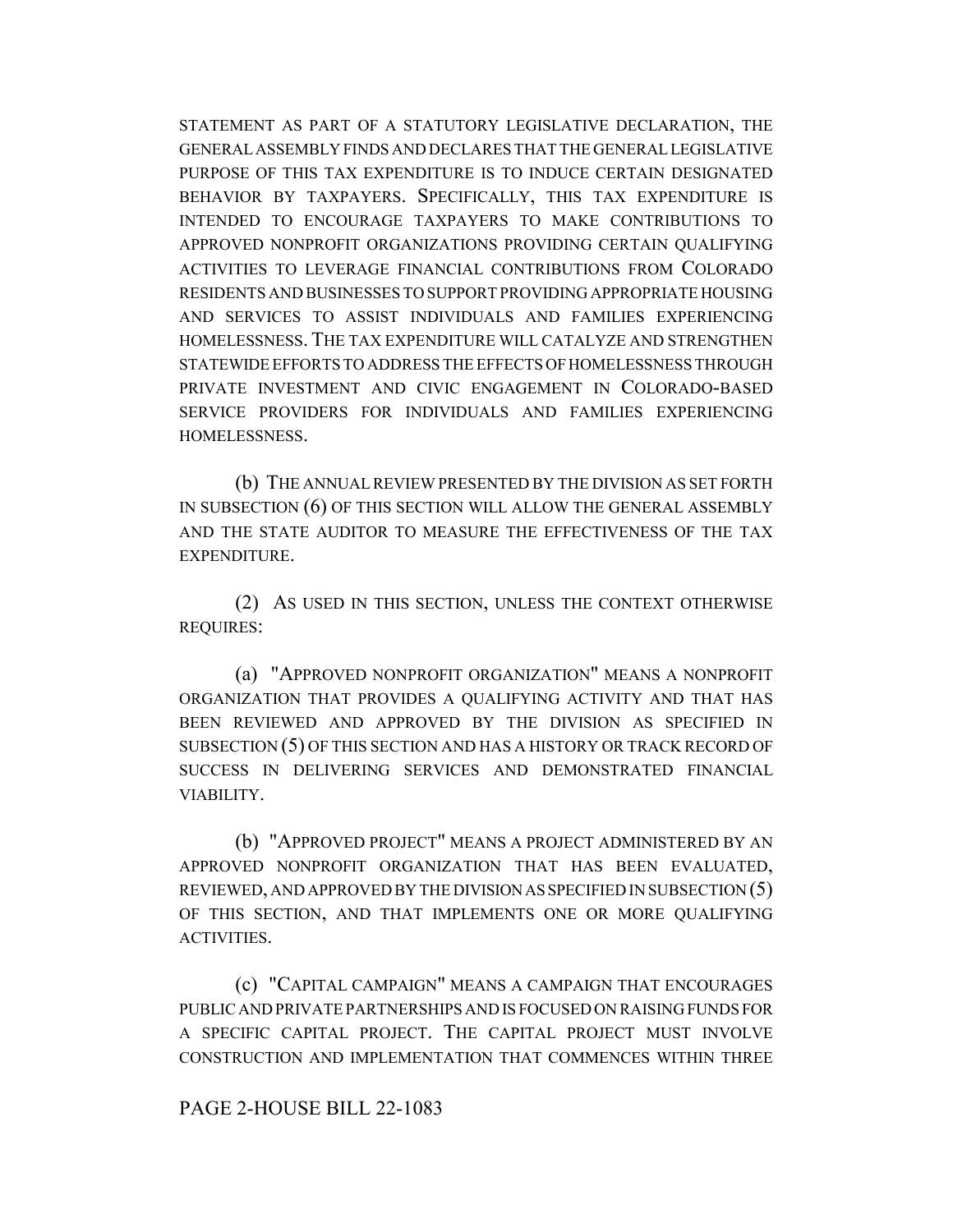YEARS OF THE PROJECT BEING APPROVED BY THE DIVISION. A "CAPITAL CAMPAIGN" MUST INCLUDE A CAMPAIGN FOR ONE OR MORE OF THE FOLLOWING:

(I) SUPPORTIVE HOUSING FOR INDIVIDUALS OR FAMILIES EXPERIENCING HOMELESSNESS;

(II) COMMUNITY OVERNIGHT SHELTERS, COMMUNITY DAY SHELTERS, OR EMERGENCY SHELTERS;

(III) FACILITIES, INCLUDING THE ACQUISITION OR REHABILITATION OF FACILITIES, USED TO PROVIDE HOUSING OR SERVICES TO INDIVIDUALS OR FAMILIES EXPERIENCING HOMELESSNESS, INCLUDING FACILITIES THAT ARE NECESSARY TO PERFORM QUALIFYING SERVICES; OR

(IV) FACILITIES NEEDED TO PROVIDE ADMINISTRATIVE SUPPORT FOR APPROVED PROJECTS.

(d) "DIVISION OF HOUSING" OR "DIVISION" MEANS THE DIVISION OF HOUSING IN THE DEPARTMENT OF LOCAL AFFAIRS CREATED IN SECTION 24-32-704.

(e) "IN-KIND CONTRIBUTION" MEANS A CONTRIBUTION THAT IS NOT A MONETARY CONTRIBUTION AND IS VALUED OVER FIVE THOUSAND DOLLARS PURSUANT TO AN INDEPENDENT THIRD-PARTY VALUATION, INCLUDING A CONTRIBUTION OF PROPERTY, SERVICES, STOCKS, BONDS, OR OTHER INTANGIBLE PROPERTY.

(f) "MONETARY CONTRIBUTION" MEANS A CONTRIBUTION IN UNITED STATES CURRENCY IN ANY FORM, INCLUDING CASH, PAYMENT MADE BY CHECK, ELECTRONIC FUNDS TRANSFER, DEBIT CARD, OR CREDIT CARD.

(g) "NONPROFIT ORGANIZATION" MEANS ANY ORGANIZATION IN GOOD STANDING WITH THE SECRETARY OF STATE THAT IS EXEMPT FROM TAXATION PURSUANT TO SECTION 501 (a) OF THE FEDERAL "INTERNAL REVENUE CODE OF 1986", 26U.S.C. SEC. 501 (a), AS AMENDED, AND LISTED AS AN EXEMPT ORGANIZATION IN SECTION 501 (c)(3) OF THE FEDERAL "INTERNAL REVENUE CODE OF 1986", 26 U.S.C. SEC. 501 (c)(3), AS AMENDED.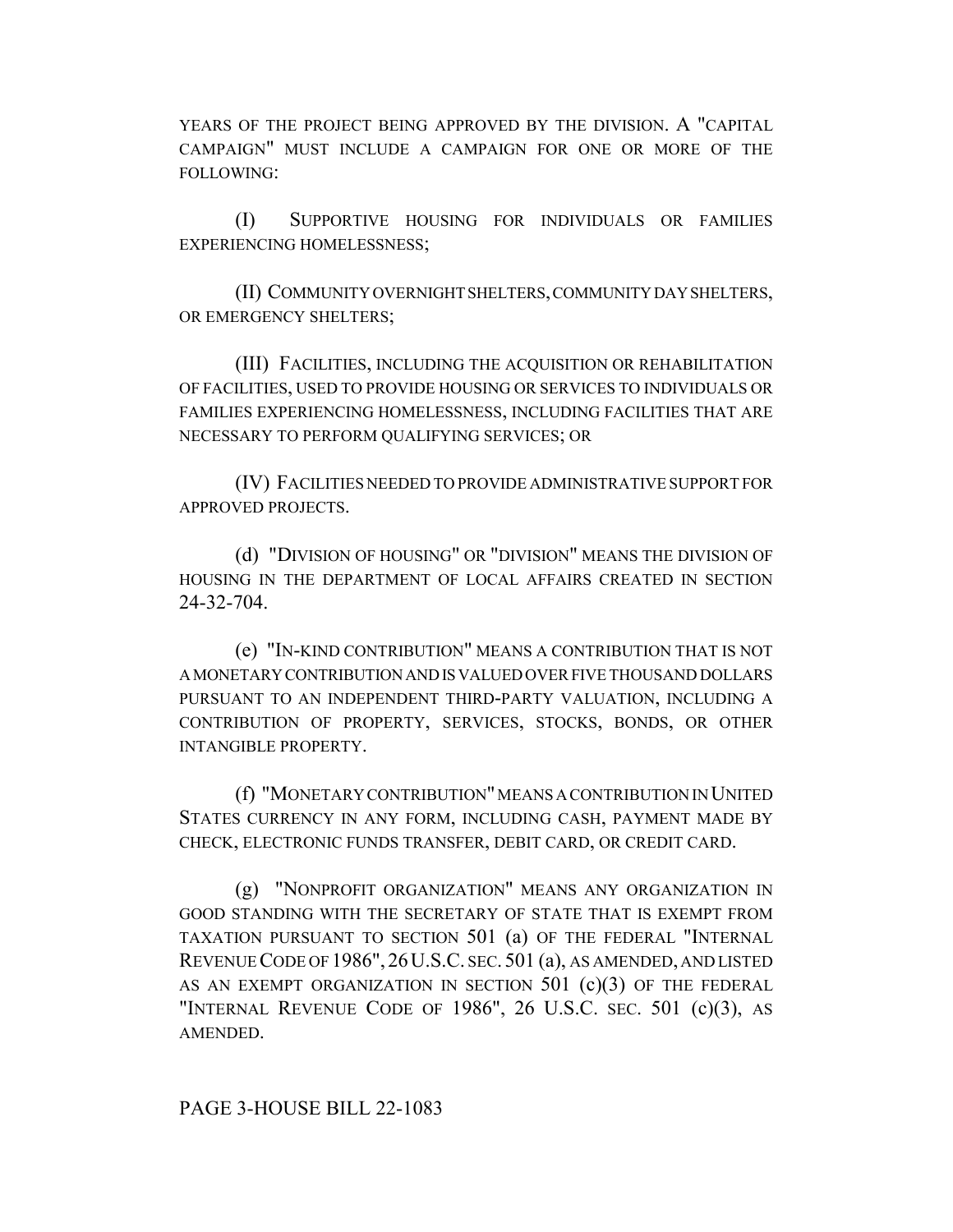(h) "OPERATIONAL SERVICE" MEANS A SERVICE WITH THE PRIMARY FOCUS ON ASSISTING INDIVIDUALS OR FAMILIES EXPERIENCING HOMELESSNESS OR, IN THE CASE OF PREVENTION, INDIVIDUALS OR FAMILIES FACING IMMINENT RISK OF HOMELESSNESS.AN OPERATIONAL SERVICE MUST ALSO BE A SERVICE THAT SUPPORTS OR PROVIDES:

(I) OUTREACH EFFORTS TO ENGAGE OR PROVIDE SERVICES TO UNSHELTERED INDIVIDUALS OR FAMILIES EXPERIENCING HOMELESSNESS;

(II) SAFE EMERGENCY, TEMPORARY, OR TRANSITIONAL SHELTERS, SUCH AS DAY SHELTERS, THAT MAY INCLUDE SUPPORTIVE SERVICES TO INDIVIDUALS OR FAMILIES EXPERIENCING HOMELESSNESS;

(III) PREVENTION SERVICES THAT TARGET INDIVIDUALS OR FAMILIES FACING IMMINENT RISK OF HOMELESSNESS AS DEFINED BY THE DEPARTMENT OF LOCAL AFFAIRS;

(IV) SUPPORTIVE HOUSING FOR INDIVIDUALS OR FAMILIES EXPERIENCING HOMELESSNESS OR WHO WOULD OTHERWISE BE HOMELESS;

(V) SERVICES DESIGNED TO ASSIST INDIVIDUALS OR FAMILIES EXPERIENCING HOMELESSNESS TO OBTAIN AN EMPLOYMENT OUTCOME, INCLUDING JOB PLACEMENT SERVICES, SERVICES THAT HELP INDIVIDUALS BECOME WORKFORCE READY;

(VI) CASE MANAGEMENT, INCLUDING ESTABLISHING CLIENT GOALS FOR INDIVIDUALS OR FAMILIES EXPERIENCING HOMELESSNESS AND COORDINATION OF REFERRALS TO ADDRESS HEALTH OR MENTAL HEALTH BENEFIT PROCUREMENT AND PROCUREMENT OF OTHER ESSENTIAL SERVICES FOR INDIVIDUALS OR FAMILIES EXPERIENCING HOMELESSNESS;

(VII) SHELTERS AND SERVICES FOR SURVIVORS OF DOMESTIC VIOLENCE WHO ARE FLEEING AN ABUSIVE HOUSEHOLD; OR

(VIII) THE IMPLEMENTATION AND OPERATION OF SUCCESSOR PROJECTS OR OTHER SERVICES FOR INDIVIDUALS OR FAMILIES EXPERIENCING HOMELESSNESS THAT ARE IDENTIFIED BY THE DIVISION AS EMERGING, PROMISING, AND PROVIDING BEST PRACTICES.

(i) "QUALIFYING ACTIVITY" MEANS A CAPITAL CAMPAIGN OR AN

PAGE 4-HOUSE BILL 22-1083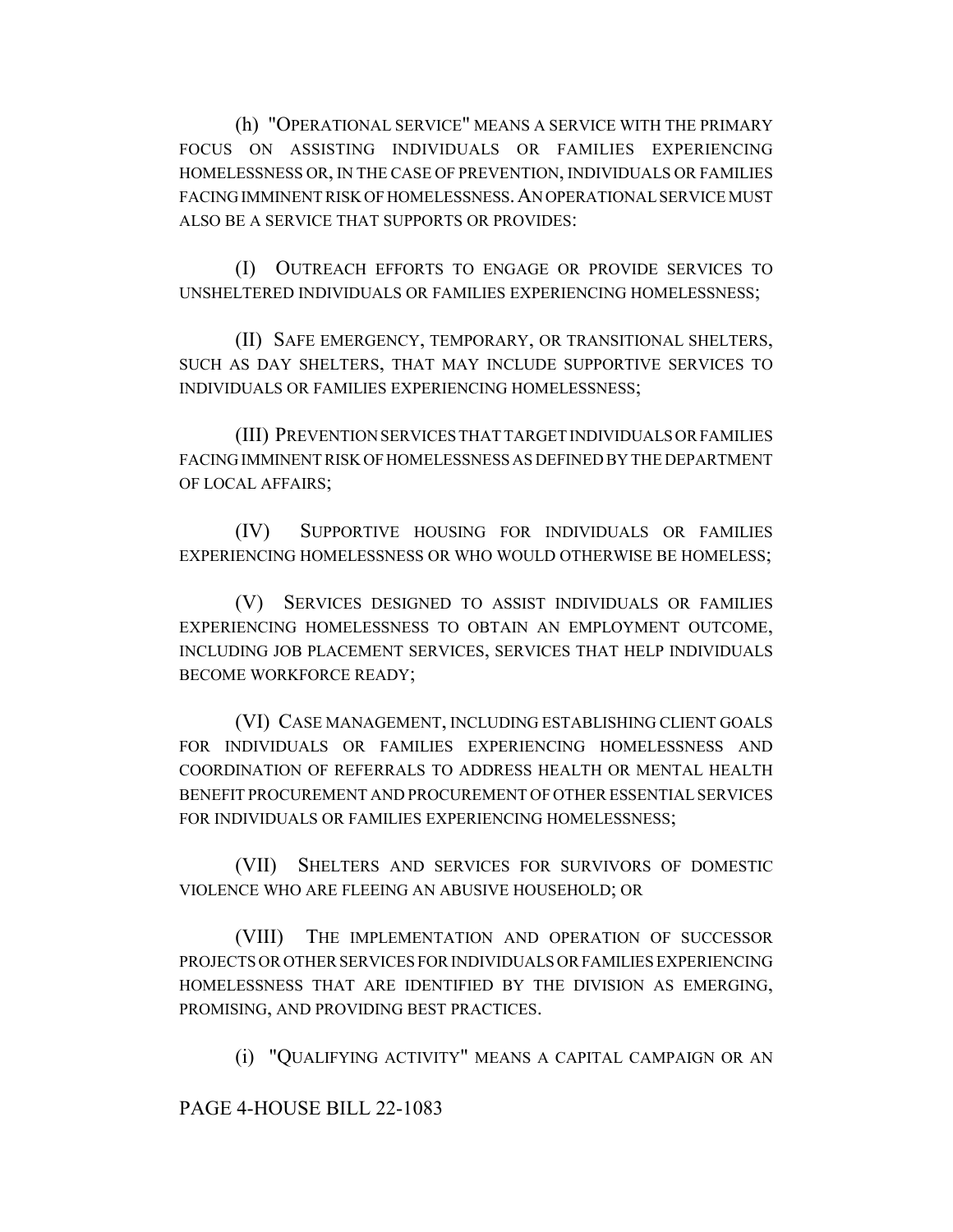(j) "TAXPAYER" MEANS A RESIDENT INDIVIDUAL OR A DOMESTIC OR FOREIGN CORPORATION SUBJECT TO PART 3 OF THIS ARTICLE 22, A PARTNERSHIP, S CORPORATION, OR OTHER SIMILAR PASS-THROUGH ENTITY, ESTATE, OR TRUST THAT MAKES A CONTRIBUTION AS AN ENTITY, AND A PARTNER, MEMBER, AND SUBCHAPTER S SHAREHOLDER OF SUCH A PASS-THROUGH ENTITY.

(3) (a) FOR INCOME TAX YEARS COMMENCING ON OR AFTER JANUARY 1,2023, BUT BEFORE JANUARY 1,2027, EXCEPT AS PROVIDED IN SUBSECTION (3)(b) OF THIS SECTION, ANY TAXPAYER WHO MAKES A MONETARY OR IN-KIND CONTRIBUTION TO AN APPROVED NONPROFIT ORGANIZATION, OR TO AN APPROVED PROJECT ADMINISTERED BY AN APPROVED NONPROFIT ORGANIZATION, IS ALLOWED A CREDIT EQUAL TO TWENTY-FIVE PERCENT OF THE TOTAL VALUE OF THE CONTRIBUTION, SUBJECT TO THE LIMITATIONS SPECIFIED IN SUBSECTION (3)(d) OF THIS SECTION.

(b) IF A TAXPAYER MAKES A MONETARY OR IN-KIND CONTRIBUTION TO AN APPROVED NONPROFIT ORGANIZATION, OR TO AN APPROVED PROJECT ADMINISTERED BY AN APPROVED NONPROFIT ORGANIZATION, IN AN UNDERSERVED, RURAL COUNTY, AS DEFINED BY THE DIVISION IN ITS GUIDELINES FOR THE PROGRAM, THEN THE TAXPAYER IS ALLOWED A CREDIT EQUAL TO THIRTY PERCENT OF THE TOTAL VALUE OF THE CONTRIBUTION, SUBJECT TO THE LIMITATIONS IN SUBSECTION  $(3)(d)$  OF THIS SECTION.

(c) THE APPROVED NONPROFIT ORGANIZATION THAT RECEIVES THE ALLOWABLE CONTRIBUTION SHALL ISSUE A TAX CREDIT CERTIFICATE TO EACH TAXPAYER THAT MAKES AN ALLOWABLE CONTRIBUTION PURSUANT TO SUBSECTIONS  $(3)(a)$  OR  $(3)(b)$  OF THIS SECTION; EXCEPT THAT THE APPROVED NONPROFIT ORGANIZATION SHALL NOT ISSUE TAX CREDIT CERTIFICATES THAT TOTAL MORE THAN SEVEN HUNDRED FIFTY THOUSAND DOLLARS PER INCOME TAX YEAR, AND IF THE APPROVED NONPROFIT ORGANIZATION ADMINISTERS ONE OR MORE APPROVED PROJECTS, IN ADDITION TO PROVIDING A QUALIFYING SERVICE, THEN THE APPROVED NONPROFIT ORGANIZATION SHALL NOT ISSUE TAX CREDIT CERTIFICATES FOR ALLOWABLE CONTRIBUTIONS TO ONE OR MORE APPROVED PROJECTS THAT TOTAL MORE THAN AN ADDITIONAL SEVEN HUNDRED FIFTY THOUSAND DOLLARS PER INCOME TAX YEAR.THE TAX CREDIT CERTIFICATE MUST STATE THE AMOUNT OF THE ALLOWABLE CONTRIBUTION, THE TAXPAYER'S NAME,

PAGE 5-HOUSE BILL 22-1083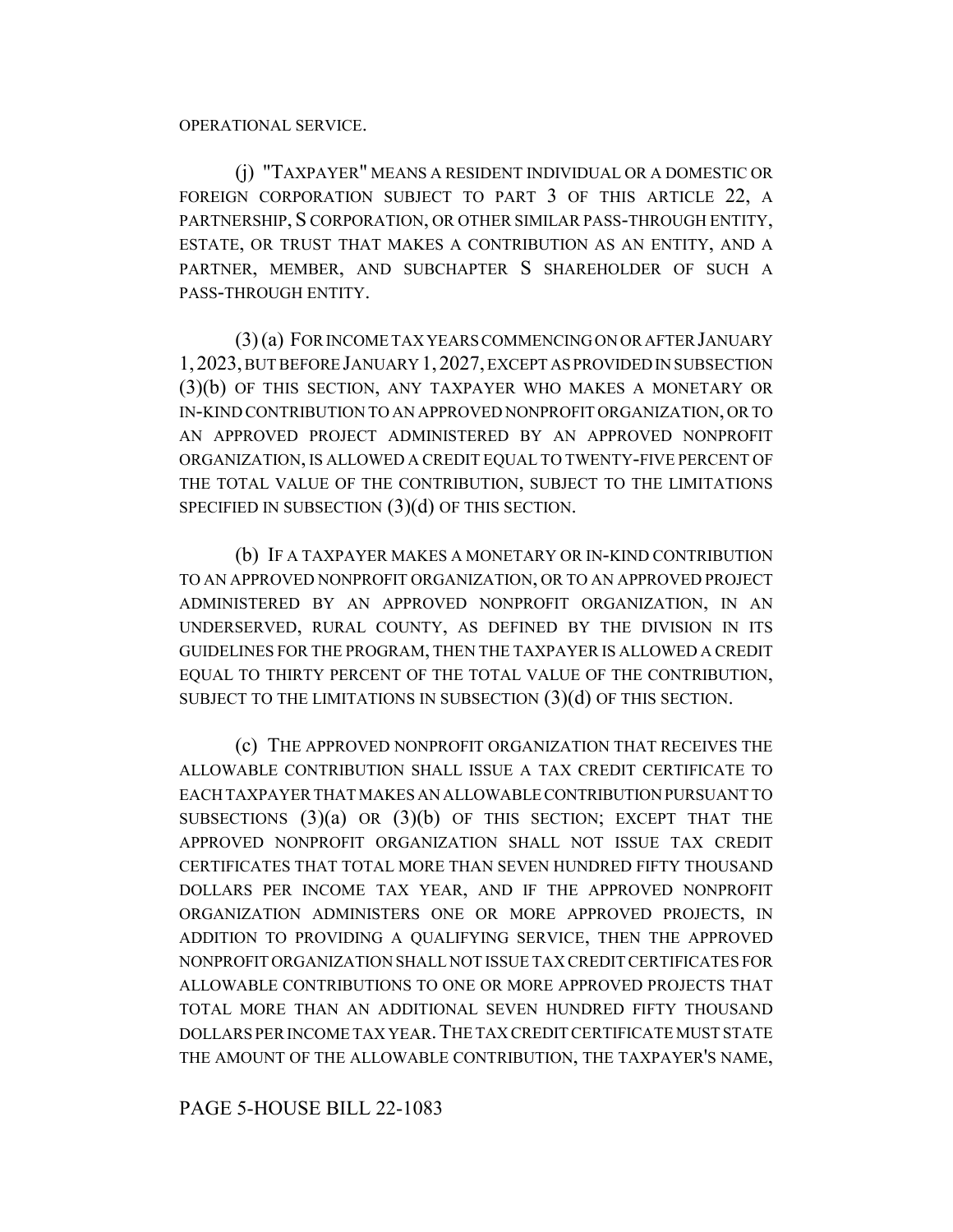THE TAXPAYER'S SOCIAL SECURITY NUMBER OR FEDERAL EMPLOYER IDENTIFICATION NUMBER, THE TYPE OF THE CONTRIBUTION, THE DATE THE TAXPAYER MADE THE CONTRIBUTION, THE AMOUNT OF THE TAX CREDIT THAT IS AUTHORIZED FOR THAT TAXPAYER, AND ANY OTHER INFORMATION THAT THE EXECUTIVE DIRECTOR OF THE DEPARTMENT OF REVENUE MAY REQUIRE. TAX CREDIT CERTIFICATES SHALL BE ISSUED IN THE ORDER OF RECEIVED ALLOWABLE CONTRIBUTIONS.

(d)  $(I)$  (A) THE CREDIT ALLOWED IN SUBSECTIONS  $(3)(a)$  AND  $(3)(b)$ OF THIS SECTION SHALL NOT EXCEED ONE HUNDRED THOUSAND DOLLARS PER TAXPAYER PER TAX YEAR.

(B) FOR A CONTRIBUTION MADE PURSUANT TO SUBSECTIONS (3)(a) OR (3)(b) OF THIS SECTION THAT IS MADE IN A CASH PAYMENT, THE CONTRIBUTION MUST BE EQUAL TO OR GREATER THAN ONE HUNDRED DOLLARS.

(C) IN THE CASE OF A PARTNERSHIP, S CORPORATION, OR OTHER SIMILAR PASS-THROUGH ENTITY, THE LIMITATIONS IN THIS SUBSECTION (3)(d) APPLY AT THE ENTITY LEVEL.

(II) IN NO EVENT IS A CREDIT ALLOWED PURSUANT TO THIS SECTION FOR CONTRIBUTIONS THAT DIRECTLY BENEFIT THE TAXPAYER. IF A TAXPAYER RECEIVES A BENEFIT FOR THE CONTRIBUTION, THE VALUE OF THE CONTRIBUTION IS REDUCED BY THE VALUE OF THE BENEFIT RECEIVED BY THE TAXPAYER TO ARRIVE AT THE CONTRIBUTION THAT MAY BE CERTIFIED FOR THE INCOME TAX CREDIT ALLOWED IN THIS SECTION.

(III) IF THE AMOUNT OF THE ALLOWED CREDIT EXCEEDS THE AMOUNT OF INCOME TAXES OTHERWISE DUE ON THE INCOME OF THE TAXPAYER IN THE INCOME TAX YEAR FOR WHICH THE CREDIT IS BEING CLAIMED, THE AMOUNT OF THE CREDIT NOT USED AS AN OFFSET AGAINST INCOME TAXES IN THAT INCOME TAX YEAR MAY BE CARRIED FORWARD AS A CREDIT AGAINST SUBSEQUENT YEARS' INCOME TAX LIABILITY FOR A PERIOD NOT EXCEEDING FIVE YEARS AND MUST BE APPLIED FIRST TO THE EARLIEST INCOME TAX YEARS POSSIBLE. ANY CREDIT REMAINING AFTER THE PERIOD MAY NOT BE REFUNDED OR CREDITED TO THE TAXPAYER.

(4) ON OR BEFORE NOVEMBER 1, 2022, AND ON OR BEFORE NOVEMBER 1 OF EACH YEAR THEREAFTER, THE DIVISION SHALL DEVELOP

# PAGE 6-HOUSE BILL 22-1083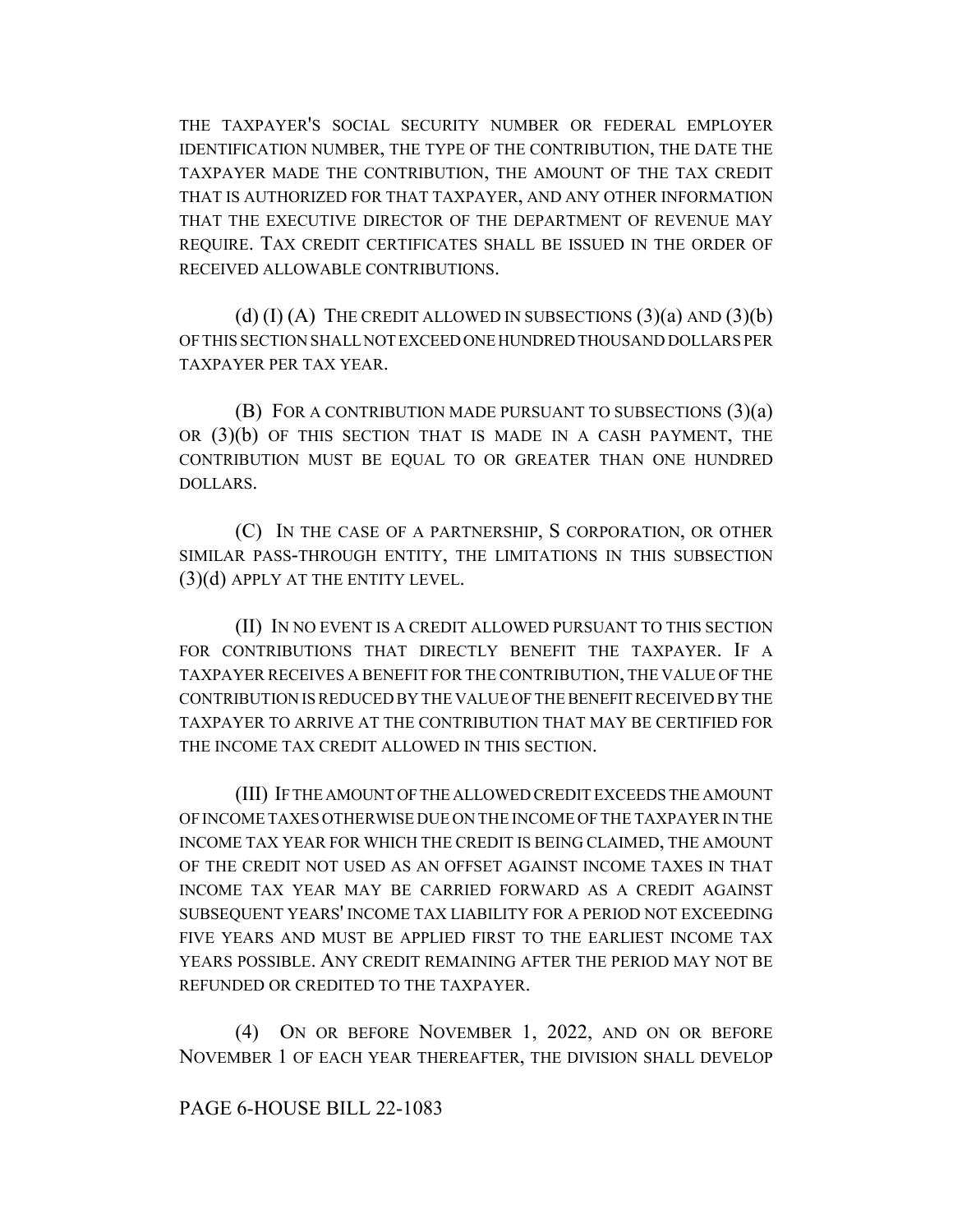AND POST ON THE DIVISION'S WEBSITE A LIST, INCLUDING A DESCRIPTION, OF ALL APPROVED NONPROFIT ORGANIZATIONS AND ANY APPROVED PROJECTS ADMINISTERED BY AN APPROVED NONPROFIT ORGANIZATION TO WHICH TAXPAYERS MAY CONTRIBUTE DURING THE NEXT CALENDAR YEAR FOR THE PURPOSE OF RECEIVING A TAX CREDIT PURSUANT TO THIS SECTION. ANY MODIFICATIONS TO THE LIST, INCLUDING NONPROFIT ORGANIZATIONS OR PROPOSED PROJECTS OF AN APPROVED NONPROFIT ORGANIZATION THAT ARE LATER APPROVED, MUST BE POSTED ON THE DIVISION'S WEBSITE NO LATER THAN SIXTY DAYS AFTER THE MODIFICATION IS MADE. THE DIVISION SHALL REVIEW A PROPOSED NONPROFIT ORGANIZATION AND ANY PROPOSED PROJECT OF AN APPROVED NONPROFIT ORGANIZATION FOR ELIGIBILITY AND APPROVAL AS DESCRIBED IN SUBSECTION (5) OF THIS SECTION.

(5) (a) (I) A NONPROFIT ORGANIZATION SHALL APPLY TO THE DIVISION FOR APPROVAL TO RECEIVE ALLOWABLE CONTRIBUTIONS UNDER THIS SECTION, INCLUDING APPROVAL OF A PROPOSED PROJECT. THE APPLICATION MUST:

(A) SET FORTH THE QUALIFYING ACTIVITY THAT THE NONPROFIT ORGANIZATION PROVIDES, AND, IN ADDITION, FOR A PROPOSED PROJECT, THE QUALIFYING ACTIVITY THAT THE PROJECT WILL IMPLEMENT;

(B) PROVIDE A LETTER OF APPROVAL FROM THE NONPROFIT ORGANIZATION'S BOARD OF DIRECTORS;

(C) PROVIDE EVIDENCE THAT THE NONPROFIT ORGANIZATION IS IN GOOD STANDING WITH THE SECRETARY OF STATE; AND

(D) SUBMIT A RECENT AUDIT OR FINANCIAL REPORT TO THE DIVISION IN A FORM THAT IS ACCEPTABLE TO THE DIVISION.

(II) AN ORGANIZATION THAT HAS A PROGRAM AS SET FORTH IN SECTION 39-30-103.5 (3)(a) THAT HAS BEEN APPROVED BY THE COLORADO ECONOMIC DEVELOPMENT COMMISSION UNDER SECTION 39-30-103.5 IS DEEMED APPROVED FOR PURPOSES OF COMPLIANCE WITH THIS SECTION TO RECEIVE ELIGIBLE CONTRIBUTIONS UNLESS OTHERWISE SPECIFICALLY DISAPPROVED BY THE DIVISION SO LONG AS THE ORGANIZATION:

(A) IS A NONPROFIT;

## PAGE 7-HOUSE BILL 22-1083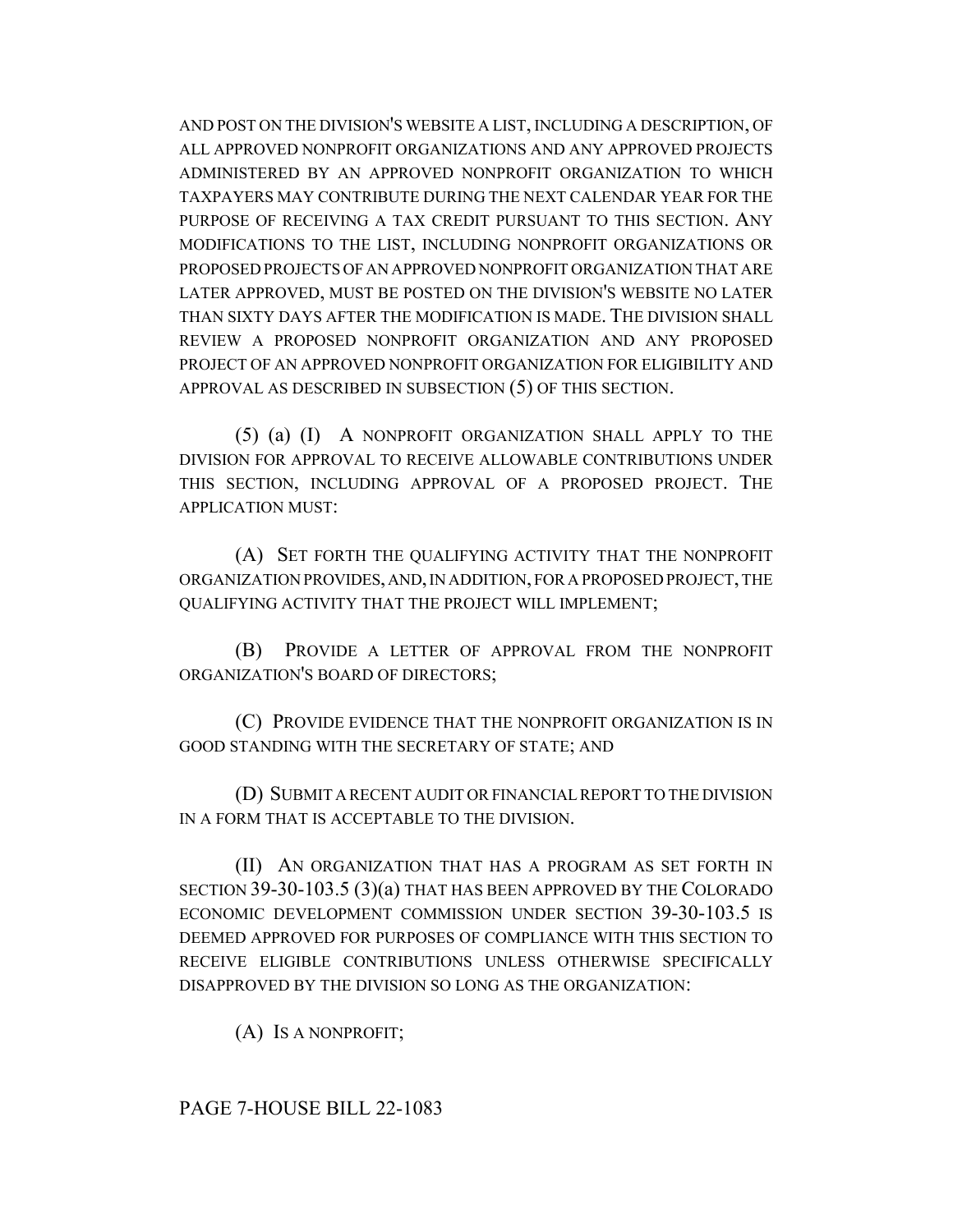(B) PROVIDES OR HAS THE INTENT TO PROVIDE A QUALIFYING ACTIVITY;

(C) CAN PROVIDE A LETTER OF APPROVAL FROM ITS BOARD OF DIRECTORS;

(D) SUBMITS A RECENT AUDIT OR FINANCIAL REPORT TO THE DIVISION IN A FORM THAT IS ACCEPTABLE TO THE DIVISION; AND

(E) NO LATER THAN FOUR YEARS FROM THE EFFECTIVE DATE OF THIS SECTION, SUBMITS AN APPLICATION FOR REAPPROVAL PURSUANT TO SUBSECTION  $(5)(g)$  OF THIS SECTION.

(III) WHEN REVIEWING APPLICATIONS AND ORGANIZATIONS FOR APPROVAL PURSUANT TO SUBSECTIONS  $(5)(a)(I)$  AND  $(5)(a)(II)$  OF THIS SECTION, WITH RESPECT TO A NONPROFIT ORGANIZATION'S PROPOSED QUALIFYING ACTIVITY OR ACTIVITIES, THE DIVISION SHALL CONSIDER THE FINANCIAL MANAGEMENT CAPACITY AND OPERATIONAL CAPACITY OF THE NONPROFIT ORGANIZATION AND EVALUATE THE CAPABILITY OF THE NONPROFIT ORGANIZATION TO ENTER A MONITORING AGREEMENT FOR THE PURPOSE OF THE DIVISION EVALUATING THE EFFICACY OF THE NONPROFIT ORGANIZATION AND ITS QUALIFYING ACTIVITY OR ACTIVITIES.

(b) THE DIVISION SHALL REVIEW APPLICATIONS RECEIVED PURSUANT TO SUBSECTION (5)(a) OF THIS SECTION IN A TIMELY MANNER AND IN A TIME FRAME SET FORTH IN THE DIVISION'S GUIDELINES FOR THE PROGRAM. THE DIVISION SHALL ISSUE A NOTICE OF APPROVAL OR DISAPPROVAL OF A NONPROFIT ORGANIZATION, A PROPOSED PROJECT, OR BOTH IN WRITING.

(c) THE DIVISION IS AUTHORIZED TO HOLD HEARINGS IN ORDER TO REVIEW A NONPROFIT ORGANIZATION'S REQUEST TO RECONSIDER A DECISION REGARDING DISAPPROVAL WITHIN THIRTY DAYS AFTER THE DATE OF THE DISAPPROVAL NOTICE.

(d) ONCE APPROVED, THE NONPROFIT ORGANIZATION SHALL MAINTAIN AN ACCOUNTING SYSTEM AND APPROPRIATE RECORDS TO TRACK CONTRIBUTIONS RECEIVED BY TAXPAYERS FOR WHICH A TAX CREDIT WAS ALLOWED UNDER THIS SECTION AND TO ACCURATELY ASSOCIATE THE USE OF THE CONTRIBUTIONS WITH QUALIFYING ACTIVITIES, AN APPROVED PROJECT, OR BOTH.

### PAGE 8-HOUSE BILL 22-1083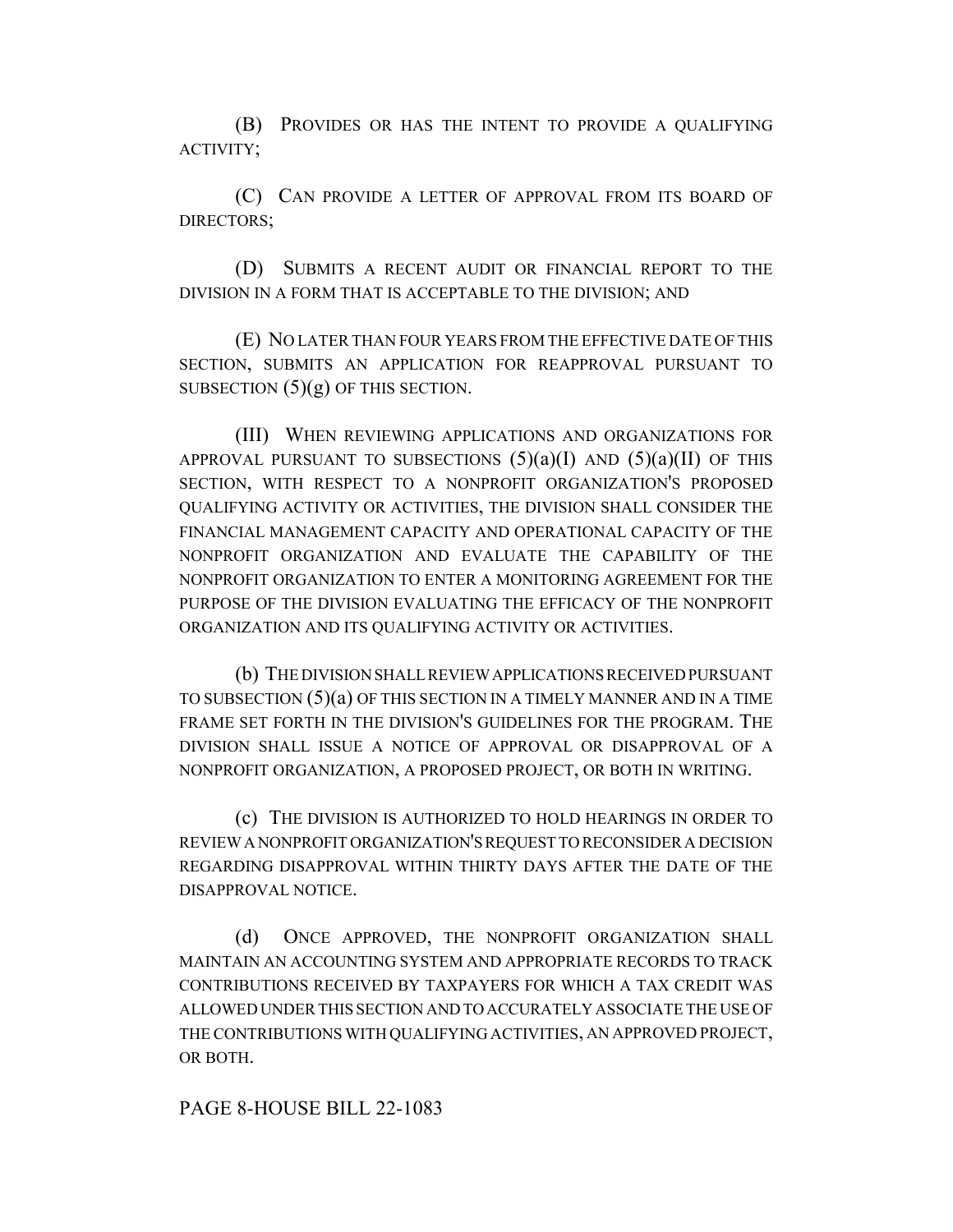(e) THE DIVISION SHALL SPECIFY IN PROGRAM GUIDELINES WHAT INFORMATION REGARDING QUALIFYING ACTIVITIES MUST BE REPORTED BY THE NONPROFIT ORGANIZATION AND CAN REQUEST FROM THE NONPROFIT ORGANIZATION AN AUDIT OR FINANCIAL REPORT IN A FORM THAT IS ACCEPTABLE TO THE DIVISION.

(f) (I) NO LATER THAN FEBRUARY 15, 2023, THE DIVISION SHALL COMPLETE A REVIEW OF EVERY ORGANIZATION AND PROJECT DEEMED APPROVED UNDER SUBSECTION  $(5)(a)(II)$  OF THIS SECTION, AND NO LATER THAN FEBRUARY 15, 2024, AND FEBRUARY 15 OF EACH YEAR THEREAFTER, THE DIVISION SHALL COMPLETE A REVIEW OF EVERY OTHER APPROVED NONPROFIT ORGANIZATION AND APPROVED PROJECT TO EVALUATE PERFORMANCE AND COMPLIANCE WITH THE REQUIREMENTS OF THIS SECTION. THE DIVISION MUST REVIEW THE QUALIFYING ACTIVITIES BEING PROVIDED AND DETERMINE HOW THE ACTIVITIES ARE ADDRESSING CURRENT AND EMERGING NEEDS OF INDIVIDUALS AND FAMILIES EXPERIENCING HOMELESSNESS IN EACH APPROVED NONPROFIT ORGANIZATION'S COMMUNITY, OR, IF APPLICABLE, EACH APPROVED PROJECT'S COMMUNITY.

(II) THE DIVISION HAS THE AUTHORITY TO MONITOR AND AUDIT APPROVED NONPROFIT ORGANIZATIONS AND THEIR PERFORMANCE AND MAY DISAPPROVE AN APPROVED NONPROFIT ORGANIZATION OR AN APPROVED PROJECT OF AN APPROVED NONPROFIT ORGANIZATION IF THE APPROVED NONPROFIT ORGANIZATION IS NOT MEETING EXPECTATIONS OR IF THE APPROVED NONPROFIT ORGANIZATION IS OTHERWISE NOT IN COMPLIANCE WITH OBJECTIVES OUTLINED IN THIS SECTION OR PROGRAM GUIDELINES, OR, IF APPLICABLE, IN THE PROJECT PROPOSAL. THE DIVISION SHALL IMMEDIATELY NOTIFY THE DEPARTMENT OF REVENUE IF AN APPROVED NONPROFIT ORGANIZATION OR AN APPROVED PROJECT OF AN APPROVED NONPROFIT ORGANIZATION IS DISAPPROVED AS A RESULT OF A REVIEW OR AUDIT IN ORDER TO ENSURE THAT CONTRIBUTIONS MADE BY TAXPAYERS ON OR AFTER THE DATE OF DISAPPROVAL ARE NO LONGER ELIGIBLE FOR THE TAX CREDIT ALLOWED IN THIS SECTION.

(g) AN APPROVED NONPROFIT ORGANIZATION SHALL APPLY FOR REAPPROVAL WITH THE DIVISION EVERY FOUR YEARS IN THE SAME MANNER PROVIDED FOR APPROVAL IN SUBSECTION  $(5)(a)(I)$  OF THIS SECTION. WHEN APPLYING FOR REAPPROVAL, THE NONPROFIT ORGANIZATION MAY ADD OR REMOVE QUALIFYING ACTIVITIES IN THE REAPPROVAL APPLICATION. IT IS EXPECTED THAT A NONPROFIT ORGANIZATION WILL REVISE ANY PREVIOUSLY

## PAGE 9-HOUSE BILL 22-1083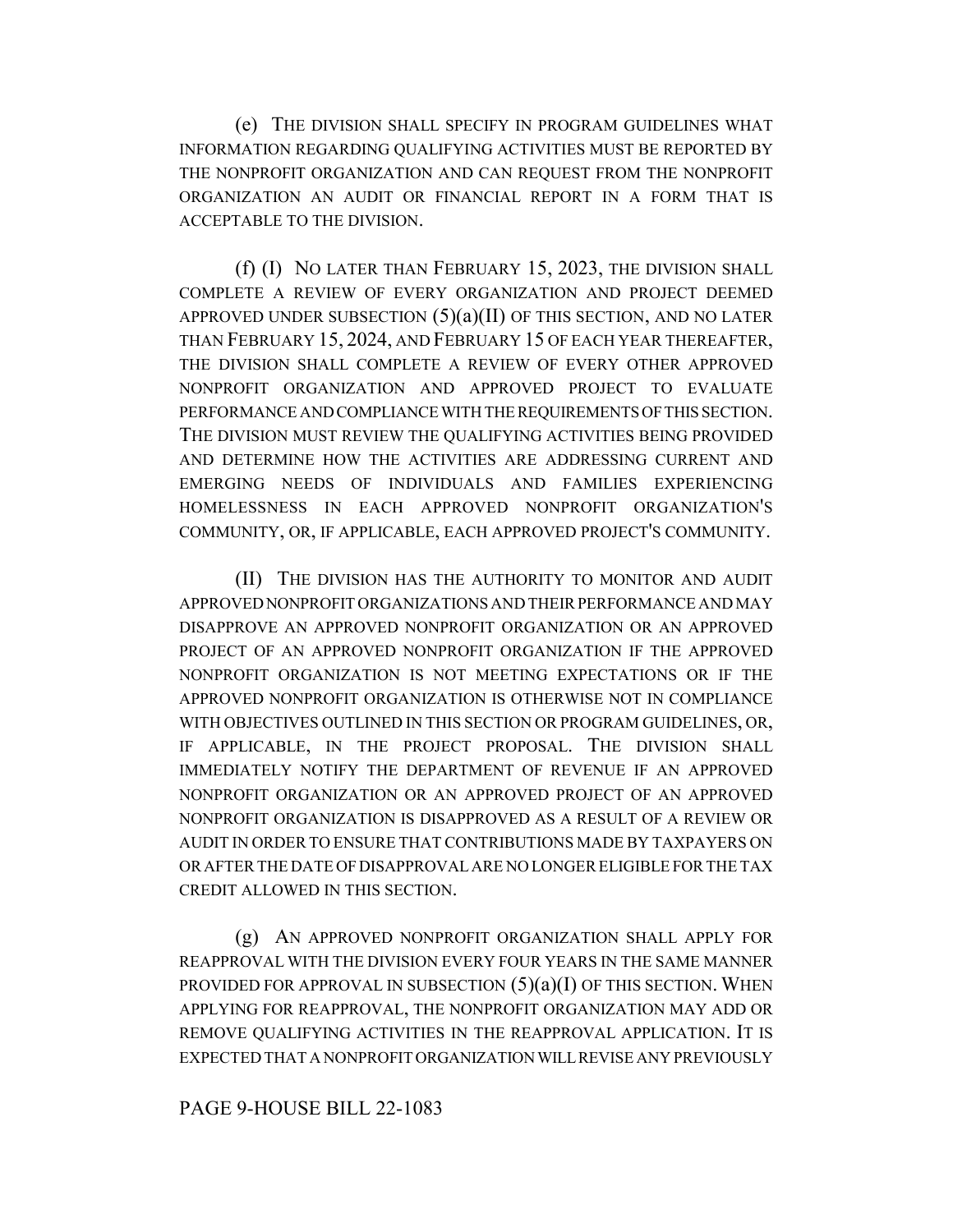APPROVED GOALS, OBJECTIVES, AND EXPECTED OUTCOMES OF ITS QUALIFYING ACTIVITIES TO ADJUST TO CHANGES IN COMMUNITY NEEDS, EMERGING BEST PRACTICES, AND FEEDBACK FROM THE DIVISION.

(6) THE DIVISION SHALL PRESENT AN ANNUAL REVIEW OF APPROVED NONPROFIT ORGANIZATIONS AND ANY APPROVED PROJECTS ADMINISTERED BY AN APPROVED NONPROFIT ORGANIZATION TO THE STATE HOUSING BOARD CREATED IN SECTION 24-32-706. THE ANNUAL REVIEW MUST INCLUDE INDIVIDUAL AND COLLECTIVE OUTPUTS AND OUTCOMES OF EACH APPROVED NONPROFIT ORGANIZATION DESCRIBED IN THIS SECTION AND MUST SUMMARIZE CONTRIBUTIONS RECEIVED AND TAX CREDIT CERTIFICATES ISSUED FOR THE REPORTING PERIOD, INCLUDING AN ESTIMATE OF EXPECTED CONTRIBUTIONS FOR THE UPCOMING CALENDAR YEAR.

(7) THE DIVISION SHALL DEVELOP PROGRAM GUIDELINES, WITH STAKEHOLDER INVOLVEMENT, FOR THE ADMINISTRATION OF THIS SECTION.

(8) (a) ON OR BEFORE SEPTEMBER 30 OF EACH CALENDAR YEAR, THE STATE DIRECTOR OF HOUSING OR THE DIRECTOR'S DESIGNEE SHALL TRANSMIT TO THE DEPARTMENT OF REVENUE THE DATA REGARDING INCOME TAX CREDITS ALLOWED PURSUANT TO THIS SECTION THAT ARE CERTIFIED OR APPROVED BY THE DIVISION FROM JANUARY 1 THROUGH JUNE 30 OF THE SAME CALENDAR YEAR.

(b) ON OR BEFORE MARCH 31 OF EACH CALENDAR YEAR, THE STATE DIRECTOR OF HOUSING OR THE DIRECTOR'S DESIGNEE SHALL TRANSMIT TO THE DEPARTMENT OF REVENUE THE DATA REGARDING INCOME TAX CREDITS ALLOWED PURSUANT TO THIS SECTION THAT ARE CERTIFIED OR APPROVED BY THE DIVISION FROM JULY 1 THROUGH DECEMBER 31 OF THE PREVIOUS CALENDAR YEAR.

(9) THIS SECTION IS REPEALED, EFFECTIVE DECEMBER 31, 2040.

**SECTION 2.** In Colorado Revised Statutes, 39-30-103.5, **amend** (3)(a) introductory portion; and **add** (3)(c) as follows:

**39-30-103.5. Credit against tax - contributions to enterprise zone administrators to implement economic development plans - repeal.** (3) (a) PRIOR TO JANUARY 1, 2023, monetary or in-kind contributions to promote temporary, emergency, or transitional housing programs for the

PAGE 10-HOUSE BILL 22-1083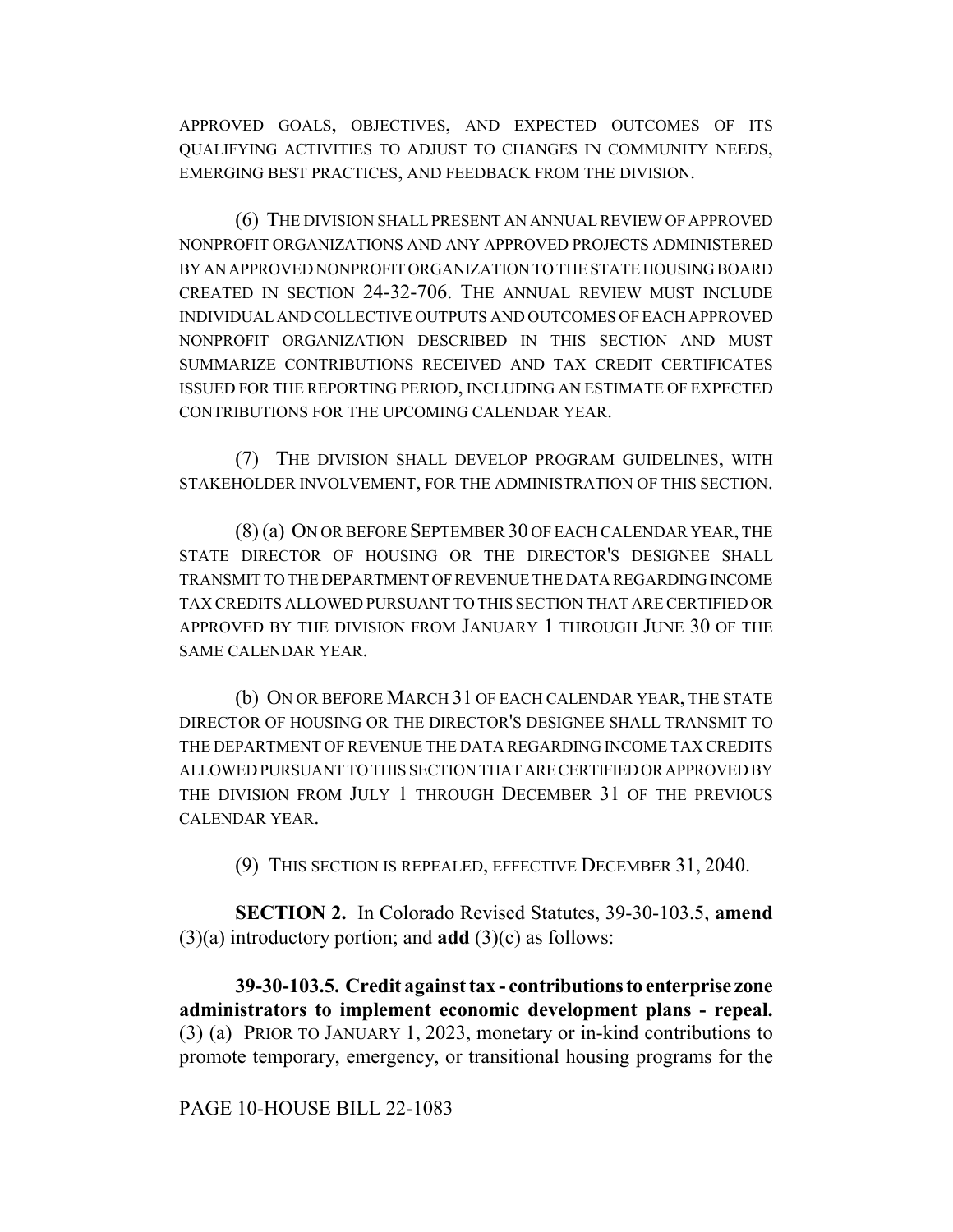homeless that offer or provide referrals to child care, job placement, and counseling services for the purpose of promoting employment for homeless persons in enterprise zones shall be deemed to be for the purpose of implementing the economic development plan for the enterprise zone and shall include but not be limited to the following types of contributions:

(c) THIS SUBSECTION (3) IS REPEALED, EFFECTIVE DECEMBER 31, 2032.

**SECTION 3. Appropriation.** (1) For the 2022-23 state fiscal year, \$129,613 is appropriated to the department of local affairs. This appropriation is from the general fund. To implement this act, the department may use this appropriation as follows:

(a) \$30,595 for use by executive director's office for payments to OIT;

(b) \$83,268 for use by the division of housing for personal services, which amount is based on an assumption that the division will require an additional 1.2 FTE; and

(c) \$15,750 for use by the division of housing for operating expenses.

(2) For the 2022-23 state fiscal year, \$30,595 is appropriated to the office of the governor for use by the office of information technology. This appropriation is from reappropriated funds received from the department of local affairs under subsection (1)(a) of this section. To implement this act, the office may use this appropriation to provide information technology services for the department of local affairs.

**SECTION 4. Act subject to petition - effective date.** This act takes effect at 12:01 a.m. on the day following the expiration of the ninety-day period after final adjournment of the general assembly; except that, if a referendum petition is filed pursuant to section 1 (3) of article V of the state constitution against this act or an item, section, or part of this act within such period, then the act, item, section, or part will not take effect unless approved by the people at the general election to be held in